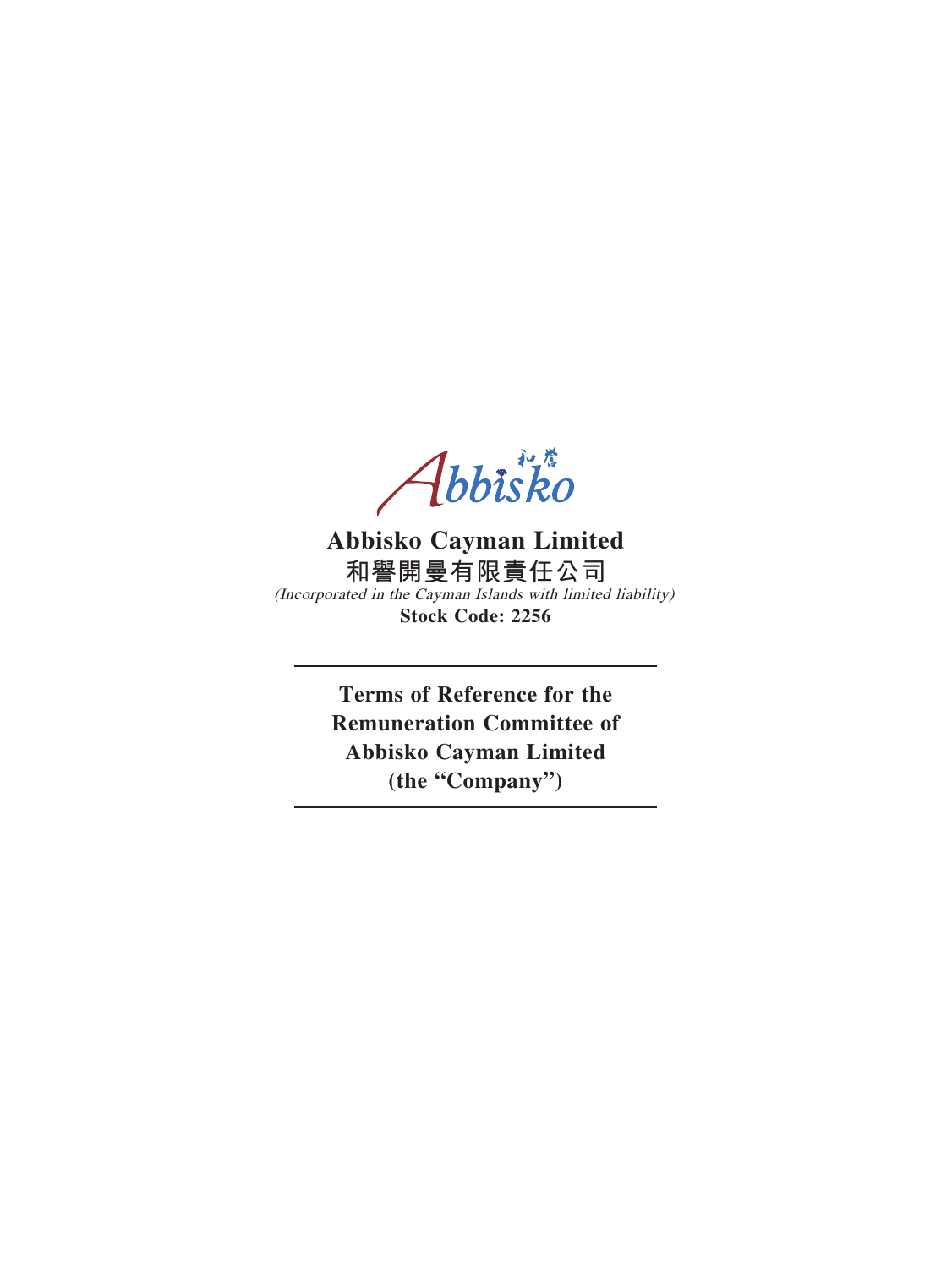## **Definitions**

1. For the purposes of these terms of reference (the "**Terms**"):

**Board** means the board of directors of the Company.

**Company Secretary** means any one of the joint company secretaries of the Company.

**Directors** means the members of the Board.

**Group** means the Company and its subsidiaries and associated companies at the relevant time or, where the context so requires, in respect of the period before the Company became the holding company of its present subsidiaries and associated companies, the present subsidiaries and associated companies of the Company or the businesses operated by its present subsidiaries and associated companies or (as the case may be) its predecessor.

**Listing Rules** means the Rules Governing the Listing of Securities on The Stock Exchange of Hong Kong Limited (as amended from time to time).

**Remuneration Committee** means the remuneration committee established by the resolution of the Board in accordance with clause 3 of these Terms.

**Senior Management** means the chairperson, chief executive officer, chief scientific officer, chief financial officer and chief technology officer and any other officers of the Company whose remuneration package is, or is proposed to be, more favourable than that of any officer appointed by the Board; and any other employees of the Company as determined by the Remuneration Committee.

**Shareholders** means the shareholders of the Company.

2. The word "remuneration", as used in these Terms, includes without limitation any salaries, bonuses, allowances, benefits (in cash or in kind), pension arrangements, reimbursements, compensation payments (including any compensation payable for loss or termination of office or appointment), incentive payments and share options.

## **Constitution**

3. The Remuneration Committee was established by resolutions of the Board on September 16, 2021.

## **Membership**

- 4. The members of the Remuneration Committee shall be appointed by the Board from time to time from among the Directors and shall consist of not less than three members, a majority of whom shall be independent non-executive Directors. The quorum of a Remuneration Committee meeting shall be any two members of the Remuneration Committee one of whom must be an independent non-executive Director.
- 5. The chairperson of the Remuneration Committee shall be an independent non-executive Director and shall be appointed by the Board.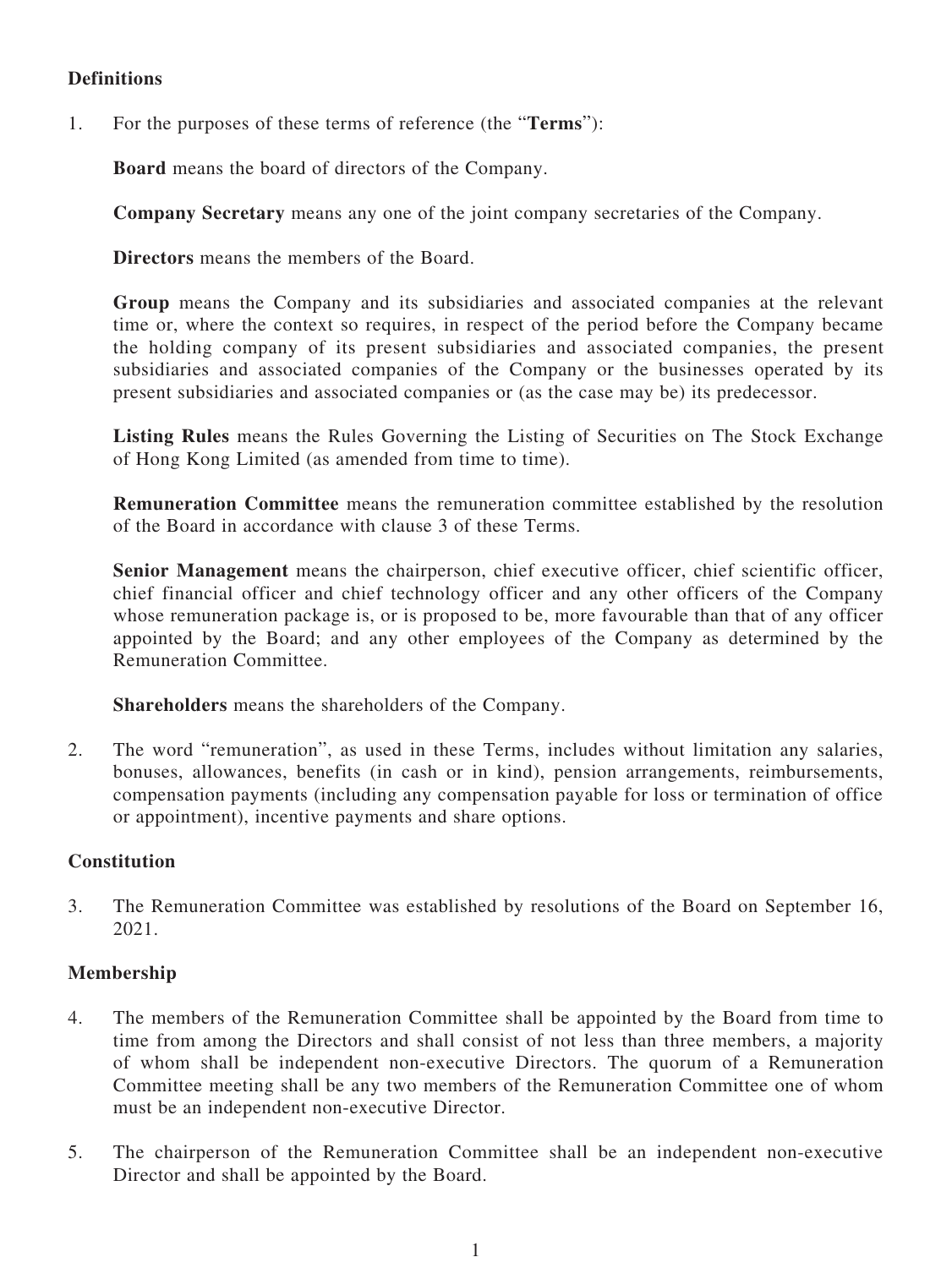- 6. Each member of the Remuneration Committee shall disclose to the Remuneration Committee:
	- (a) any personal financial interest (other than as a Shareholder of the Company) in any matter to be decided by the Remuneration Committee; or
	- (b) any potential conflict of interest arising from a cross-directorship.

Any such member shall abstain from voting on resolutions of the Remuneration Committee in relation to which such interest exists and from participating in the discussions concerning such resolutions, and shall (if so required by the Board) resign from the Remuneration Committee.

#### **Frequency and conduct of meetings**

- 7. Unless otherwise stated herein, the meetings are governed by the provisions contained in the Company's Articles of Association for regulating the meeting and proceedings of Directors.
- 8. Meetings shall be held at least once a year. The chairperson of the Remuneration Committee shall convene a meeting upon request by any member of the Remuneration Committee.
- 9. An agenda and accompanying board papers should be sent in full to all Directors in a timely manner and at least 3 days before the intended date of a meeting of the Remuneration Committee (or other agreed period).
- 10. Senior Management is obliged to supply the Remuneration Committee with adequate information in a timely manner, in order to enable it to make informed decisions. The information supplied must be complete and reliable. Where a Director requires more information than information provided voluntarily by Senior Management, the relevant Director should make additional necessary enquiries. The Board and individual Directors shall have separate and independent access to the Senior Management.

## **Annual General Meetings**

- 11. The chairperson of the Remuneration Committee shall attend the Company's annual general meetings and be prepared to respond to any Shareholder's questions on the Remuneration Committee's activities.
- 12. If the chairperson of the Committee is unable to attend an Annual General Meeting of the Company, he/she shall arrange for another member of the Committee, or failing this, his/her duly appointed delegate, to attend in his/her place. Such person shall be prepared to respond to any shareholder questions on the Committee's activities.

#### **Authority**

13. The Remuneration Committee is authorised by the Board to discharge its duties within these Terms. It is authorised to seek any remuneration information it requires from the Directors and/or Senior Management who are directed to co-operate with the Remuneration Committee.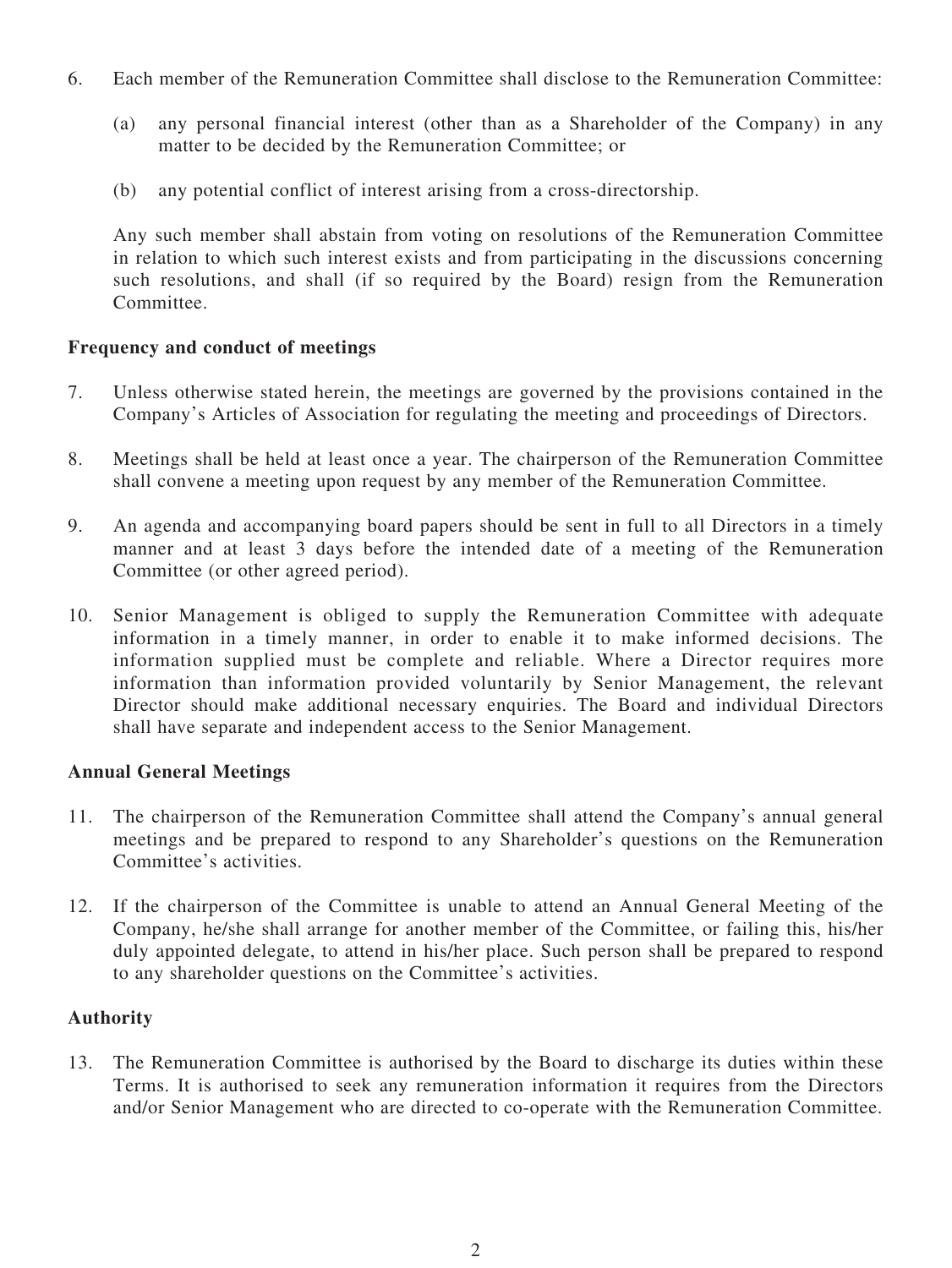14. The Remuneration Committee is authorised by the Board to obtain external independent professional advice and to secure the attendance of outsiders with relevant experience and expertise, at the company's expense, if it considers this necessary. The Remuneration Committee shall be exclusively responsible for establishing the selection criteria, selecting, appointing and setting the terms of reference for any external remuneration consultant who advises the Remuneration Committee.

## **Duties**

- 15. The duties of the Remuneration Committee shall include:
	- (a) making recommendations to the Board on the Company's policy and structure for all Directors' and Senior Management remuneration and on the establishment of a formal and transparent procedure for developing remuneration policy;
	- (b) reviewing and approve management's remuneration proposals with reference to the Board's goals and objectives;
	- (c) being responsible for either:
		- (i) determining with delegated responsibility, the remuneration packages of individual executive Directors and Senior Management; or
		- (ii) making recommendations to the Board on the remuneration packages of individual executive Directors and Senior Management

including benefits in kind, pension rights and compensation payments, including any compensation payable for loss or termination of their office or appointment;

- (d) making recommendations to the Board on the remuneration of Non-executive Directors;
- (e) considering salaries paid by comparable companies, time commitment and responsibilities, and employment conditions elsewhere in the Group;
- (f) reviewing and approving the compensation payable to executive Directors and Senior Management for any loss or termination of office or appointment in order to ensure that such compensation is consistent with the contractual terms and is otherwise fair and not excessive;
- (g) reviewing and approving compensation arrangements relating to dismissal or removal of Directors for misconduct in order to ensure they are consistent with contractual terms and are otherwise reasonable and appropriate;
- (h) ensuring that no Director or any of his associates is involved in deciding his own remuneration;
- (i) reviewing the Group's policy on expense reimbursements for the Directors and Senior Management.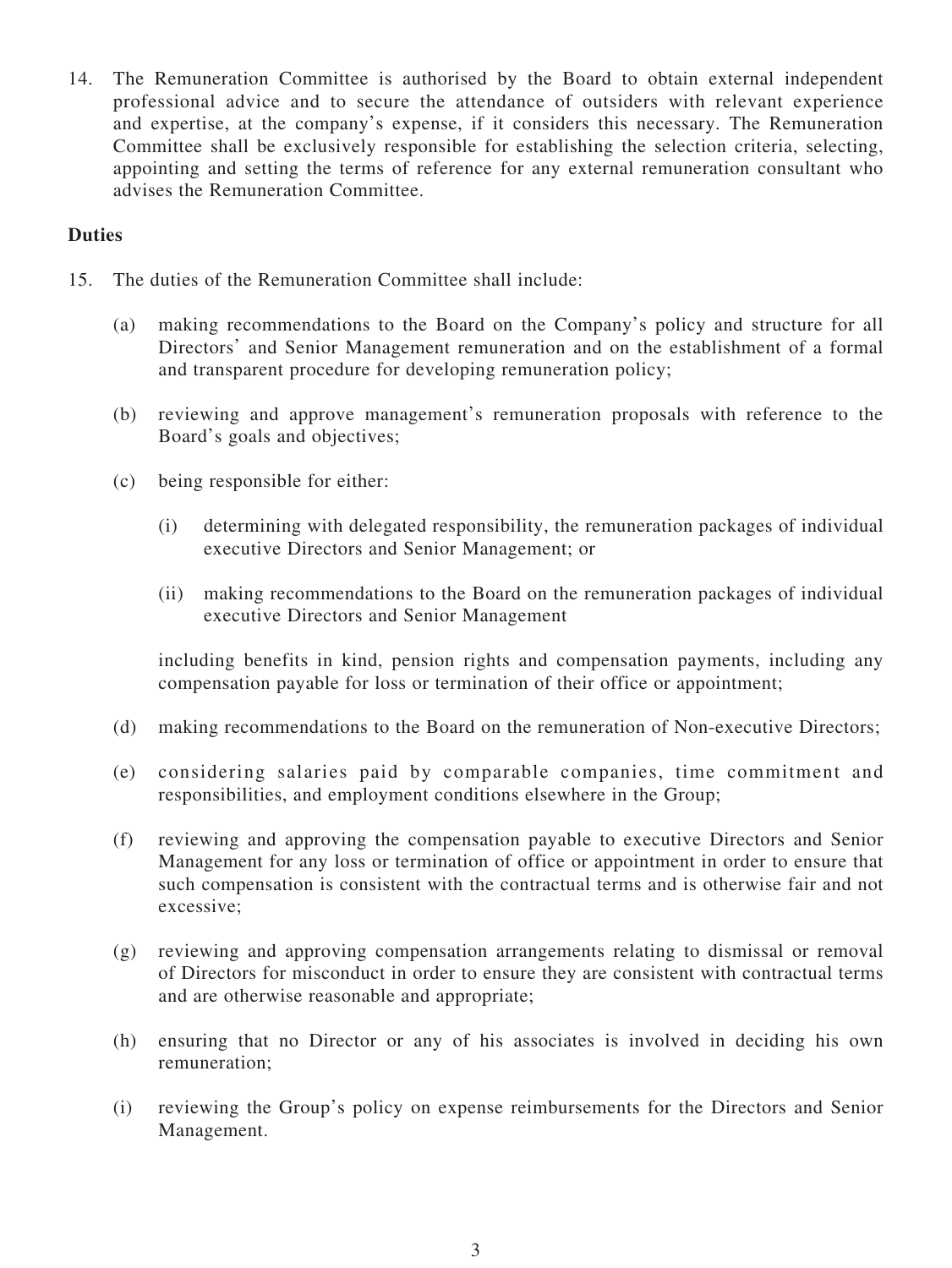- 16. In carrying out its duties under these terms of reference, the Remuneration Committee should:
	- (a) consult the chairman of the Board and/or the chief executive about their remuneration proposals for other executive Directors and have access to independent professional advice if necessary;
	- (b) provide the packages needed to attract, retain and motivate executive Directors of the quality required, but avoid paying more than is necessary for this purpose;
	- (c) judge where to position the Group relative to other companies. They should be aware what comparable companies are paying and should take account of relative performance;
	- (d) be sensitive to the wider scene, including pay and employment conditions within the Group and elsewhere, especially when determining annual salary increases;
	- (e) ensure that the performance-related elements of remuneration form a significant proportion of the total remuneration package of executive Directors and are designed to align their interests with those of Shareholders and to give the Directors incentives to perform at the highest levels; and
	- (f) ensure that share options offered by the Company to its Directors or Senior Management (if any) are in accordance with Chapter 17 of the Listing Rules, as applicable.
- 17. Without prejudice to the generality of the terms of reference to the Remuneration Committee set out above, the Remuneration Committee shall:
	- (a) operate the Company's share option scheme or other incentives schemes as they apply to, and recommend to the general meeting of shareholders grants of options to be made to Directors and/or Senior Management. It shall recommend to the Board the total aggregate amount of any grants to employees (with the specific grants to individuals to be at the discretion of the Board) and make amendments to the terms of such schemes (subject to the provisions of the schemes relating to amendment);
	- (b) liaise with the trustee of any share option scheme or other incentive schemes which is created by the Company for the benefit of employees, Senior Management or Directors;
	- (c) review the terms of executive Directors' service contracts from time to time; and
	- (d) advise the Board in relation to the preparation of the Board's remuneration report (if any) to shareholders.